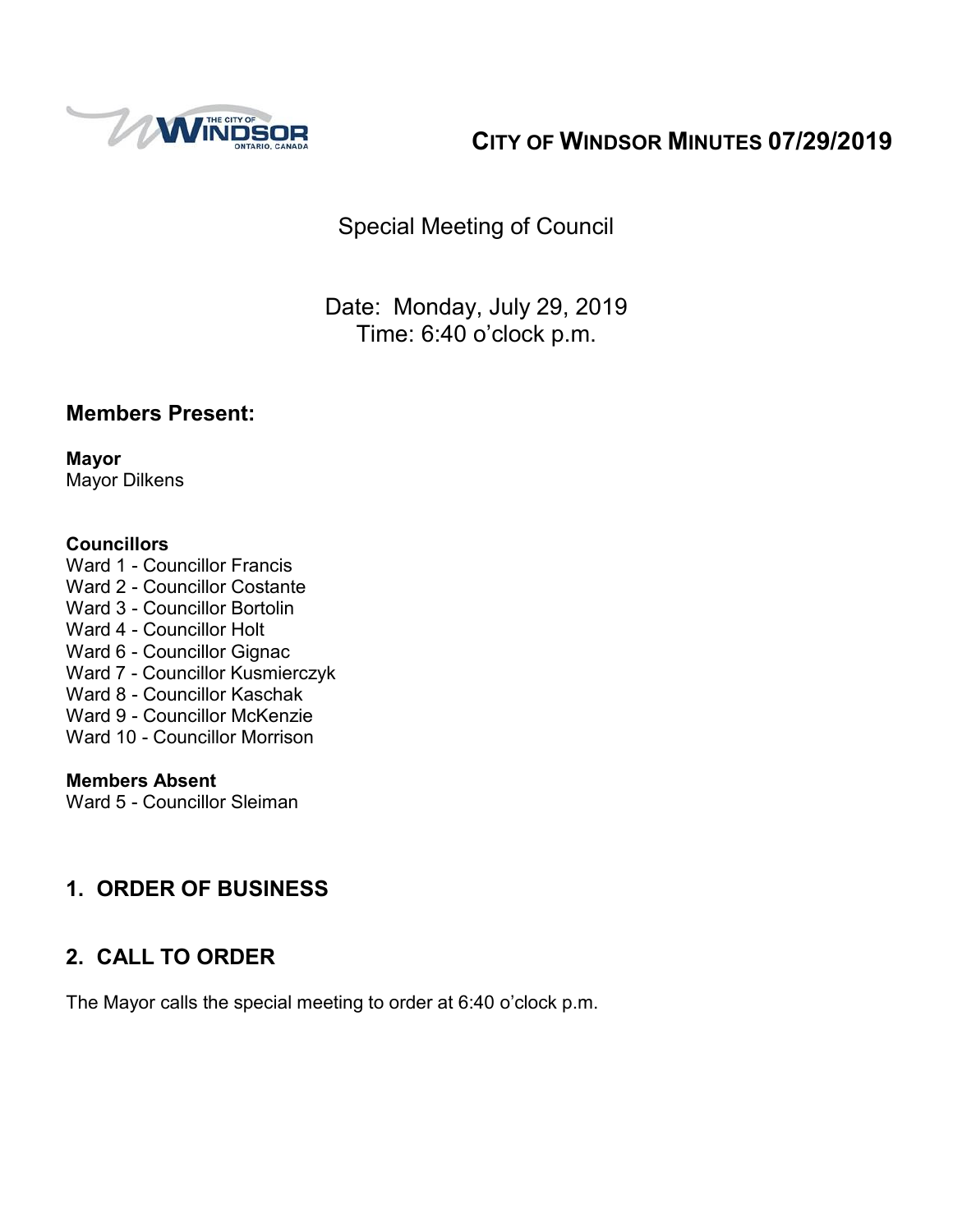## **Minutes Special Meeting of Council Monday, July 29, 2019** Page **2** of **7**

Moved by: Councillor Francis Seconded by: Councillor Gignac

That Rule 3.3 (c) of the Procedure By-Law 98-2011 **BE WAIVED** to allow for the Mayor to call a special meeting without 24 hours notice. Carried.

#### **3. DISCLOSURE OF PECUNIARY INTEREST AND THE GENERAL NATURE THEREOF**

None disclosed.

#### **4. COMMITTEE OF THE WHOLE**

Moved by: Councillor Costante Seconded by: Councillor Kusmierczyk

That Council do now rise and move into Committee of the Whole with the Mayor presiding for the purpose of dealing with:

- (a) communication items;
- (b) consent agenda;
- (c) hearing requests for deferrals, referrals and/or withdrawals of any items of business;
- (d) hearing presentations and delegations;
- (e) consideration of business items;
- (f) consideration of Committee reports:
	- (i) **Report of Special In-Camera Meeting or other Committee as may be held prior to Council** (if scheduled); and

(g) consideration of by-law 94-2019. Carried.

#### **7. COMMUNICATIONS INFORMATION PACKAGE**

None presented.

#### **8. CONSENT AGENDA**

None.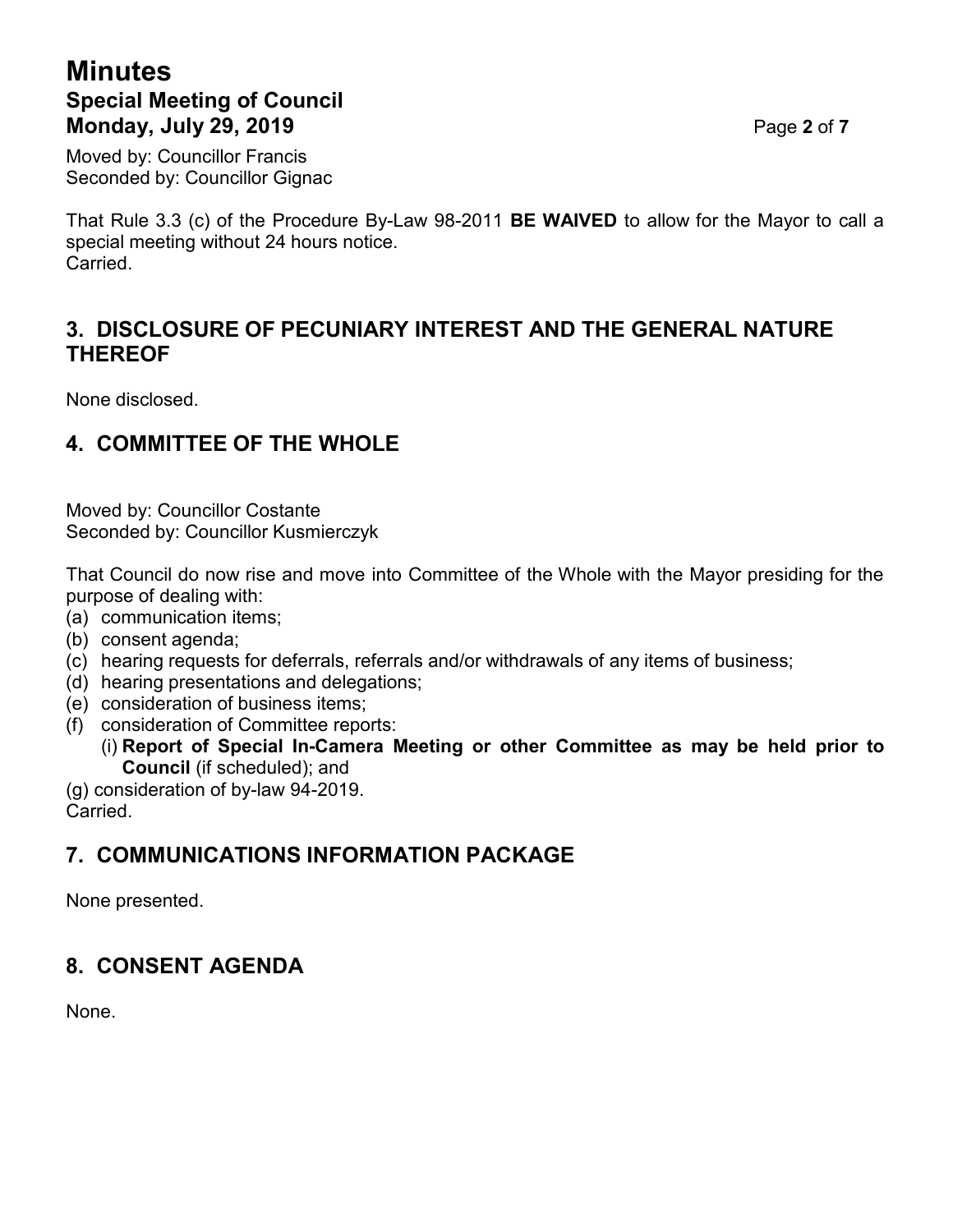## **Minutes Special Meeting of Council Monday, July 29, 2019** Page **3** of **7 9. REQUESTS FOR DEFERRALS, REFERRALS OR WITHDRAWALS**

#### None requested.

#### **10. PRESENTATIONS AND DELEGATIONS**

None presented.

## **11. REGULAR BUSINESS ITEMS**

#### **11.1. Disaster Mitigation and Adaptation Fund (Special Intake)**

Moved by: Councillor Gignac Seconded byCouncillor Francis

Decision Number: CR 386/2019 CSC 335

That in order to undertake a major project aimed at reducing the likelihood of future flooding, City Council approve the following recommendations:

- 1. That City Council **APPROVE** the Chief Administrative Officer to submit an Expression of Interest, and Full Application for the \$80,484,001 project identified in this report, to Infrastructure Canada (INFC) for the Disaster Mitigation and Adaptation Fund (DMAF) subject to the documents being satisfactory in technical content by the City Engineer and financial content by the City Treasurer; and,
- 2. That City Council **SUPPORT** the matching funding for the City's portion of the project, as \$5,000,000 each year from 2020 to 2030 from the Sewer Master Plan Implementation Project (ENG-002-19); and,
- 3. That in the event the City receives written confirmation of the Grant funding being awarded to the City, then City Council **APPROVES** the following:
	- a) That City Council **APPROVE** the use of funding identified in the Sewer Master Plan Implementation Project (ENG-002-19) as the City's matching portion for the DMAF grant, with funding specifically identified as follows:
		- 1. **PRECOMMITMENT** of \$5,000,000 each year from 2020 to 2023 so that these funds are available for immediate use; and,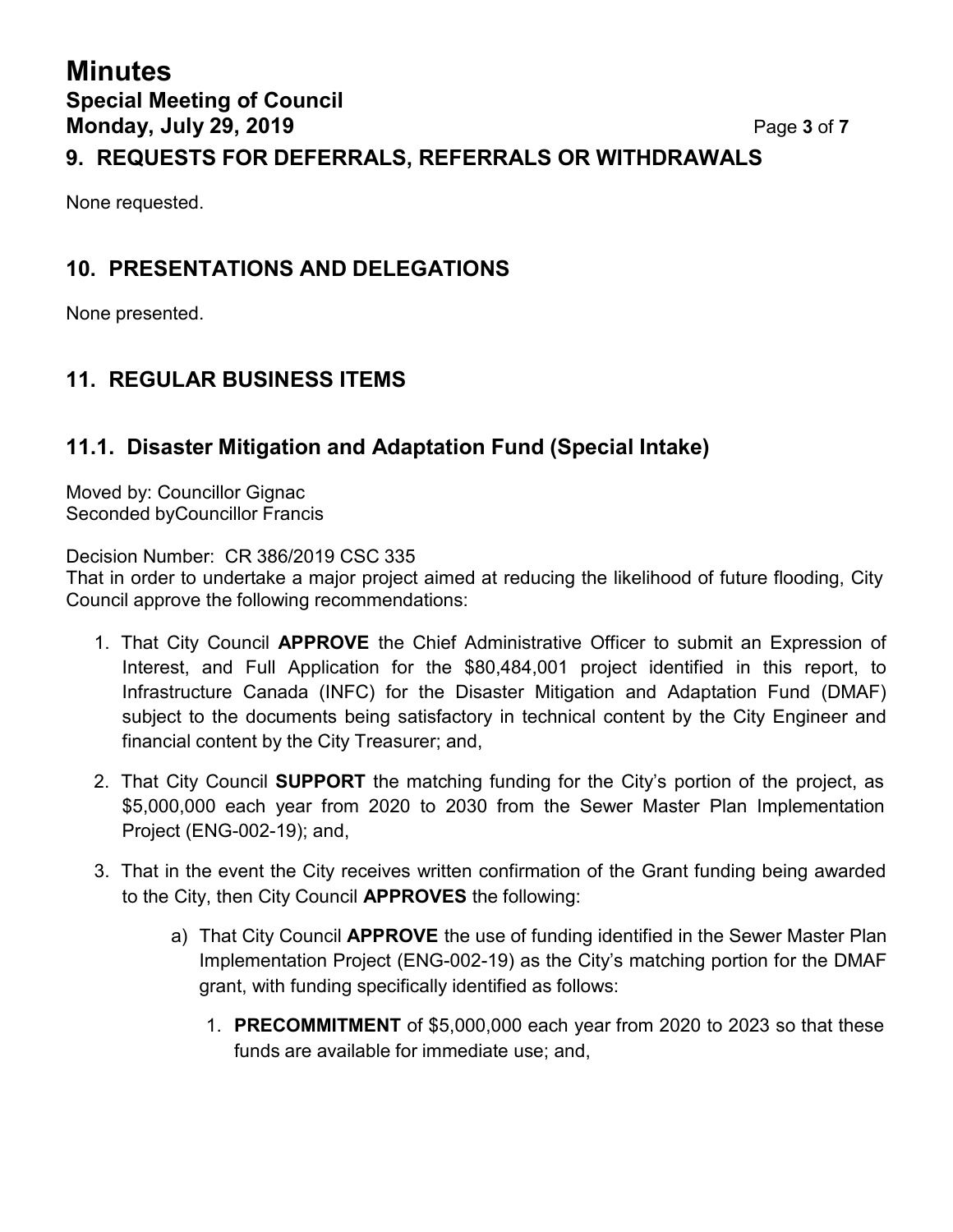## **Minutes Special Meeting of Council Monday, July 29, 2019 Page 4** of **7**

- 2. Placeholder funding of \$5,000,000 each year from 2024 to 2030 be **APPROVED** and that once funding for each year is within 5 years it **BE DEEMED** precommited and available for immediate use.
- b) That the Chief Administrative Officer and City Clerk **BE AUTHORIZED** to execute any agreements, declarations or approvals required resulting from receiving grant funding approval for the DMAF program and being satisfactory in technical content to the City Engineer, in financial content to the City Treasurer, and in form to the City Solicitor; and,
- c) That the Chief Administrative Officer **BE AUTHORIZED** to delegate signing of all claims and applicable schedules and other such documents required as part of the request for payment to the City Engineer or designate, subject to financial content approval from the area's Financial Planning Administrator or their manager; and,
- d) That the Chief Administrative Officer and City Clerk **BE AUTHORIZED** to sign agreements or contracts with successful vendors/proponent/bidder satisfactory in technical content to the City Engineer, in financial content to the City Treasurer, and in form to the City Solicitor; and,
- e) That the Purchasing Manager **BE AUTHORIZED** to issue Purchase Orders as may be required to affect the recommendation noted above, subject to all specification being satisfactory in technical content to the City Solicitor for legal content and in financial content to the City Treasurer.

Carried.

Report Number: SCM 252/2019 and C 145/2019 Clerk's File: EI/13569

## **12. CONSIDERATION OF COMMITTEE REPORTS**

None presented.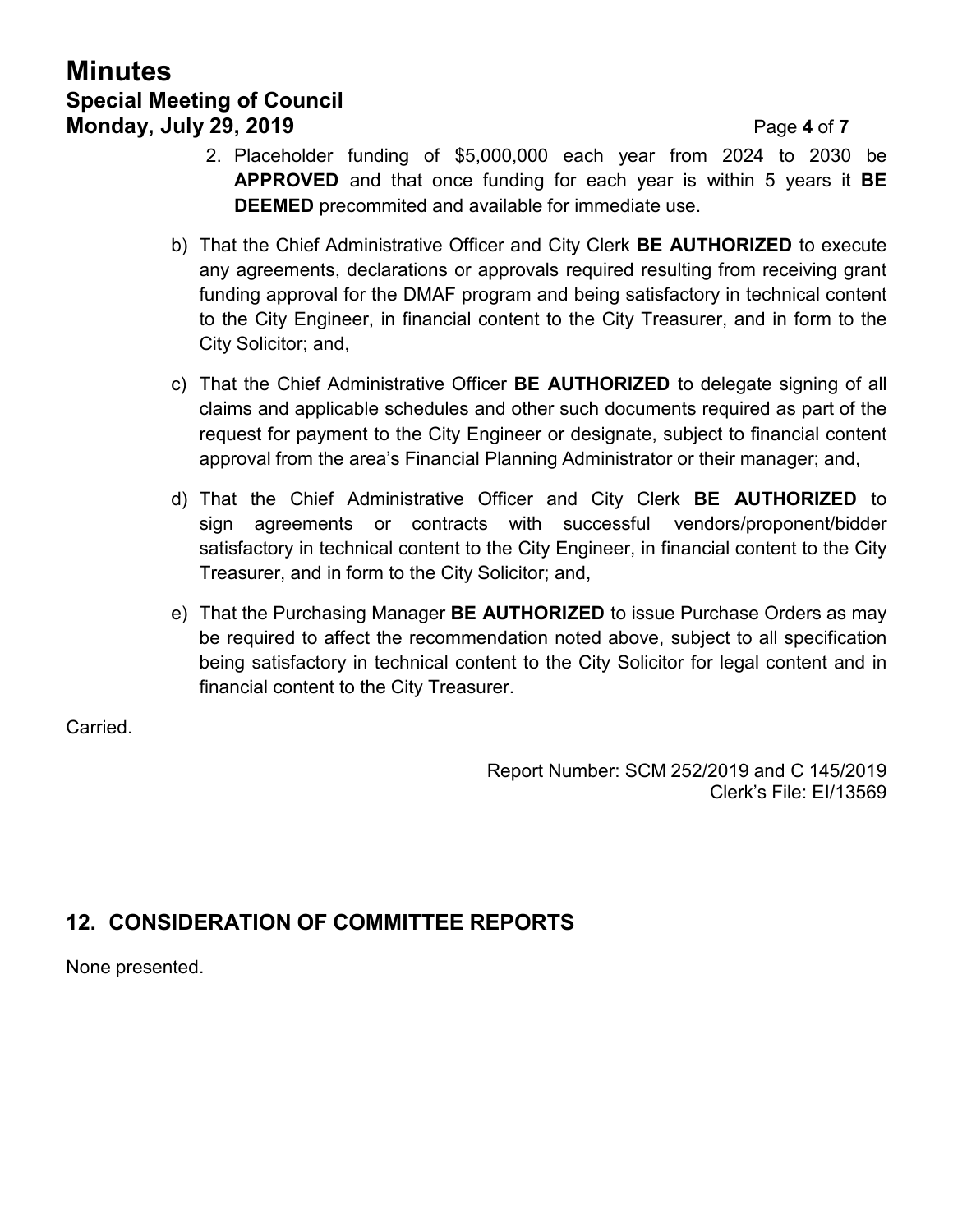## **Minutes Special Meeting of Council Monday, July 29, 2019 Page 5** of 7 **13. BY-LAWS (First and Second Readings)**

Moved by: Councillor Kusmierczyk Seconded by: Councillor Gignac

That the following By-law No. 94-2019 be introduced and read a first and second time:

**94-2019** A BY-LAW TO CONFIRM PROCEEDINGS OF THE COUNCIL OF THE CORPORATION OF THE CITY OF WINDSOR AT ITS SPECIAL MEETING HELD ON THE 29th DAY OF JULY, 2019

#### **14. MOVE BACK INTO FORMAL SESSION**

Moved by: Councillor Francis Seconded by: Councillor Costante

That the Committee of the Whole does now rise and report to Council respecting the business items considered by the Committee:

- 1) Communication Items (as presented)
- 2) Consent Agenda (as presented)
- 3) Items Deferred Items Referred
- 4) Consideration of the Balance of Business Items (as presented)
- 5) Committee Reports (as presented)
- 6) By-laws given first and second readings (as presented)

Carried.

## **15. THIRD AND FINAL READING OF THE BY-LAWS**

Moved by: Councillor McKenzie Seconded by: Councillor Kusmierczyk

That the following By-law No. 94-2019, having been read a first and second time be now read a third time and finally passed and that the Mayor and Clerk **BE AUTHORIZED** to sign and seal the same notwithstanding any contrary provision of the Council. Carried.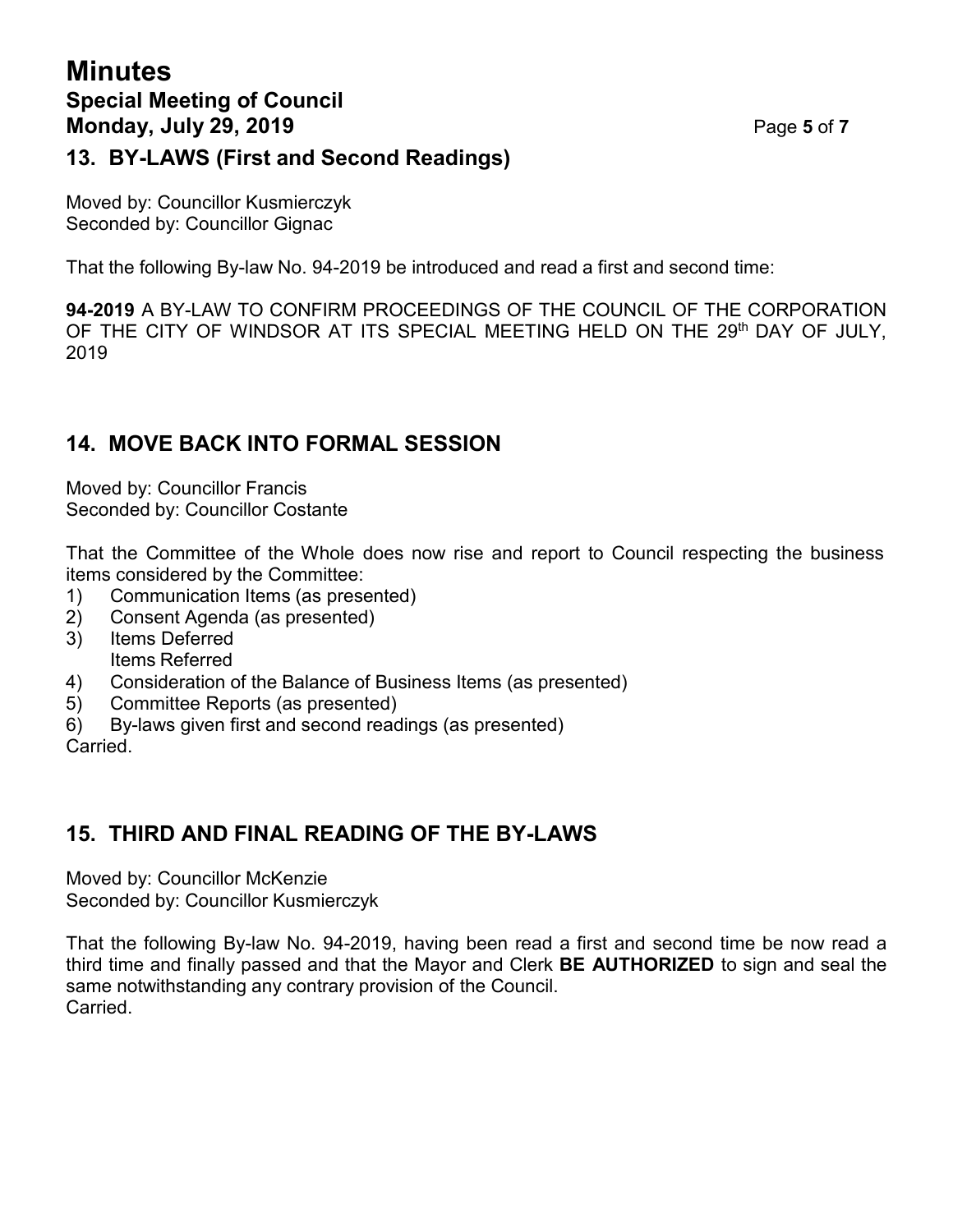#### **16. ADJOURNMENT**

That this Special Council meeting stand adjourned until the next regular meeting of Council or at the call of the Mayor. Carried.

Accordingly, the meeting is adjourned at 6:41 o'clock p.m.

Mayor

**City Clerk**